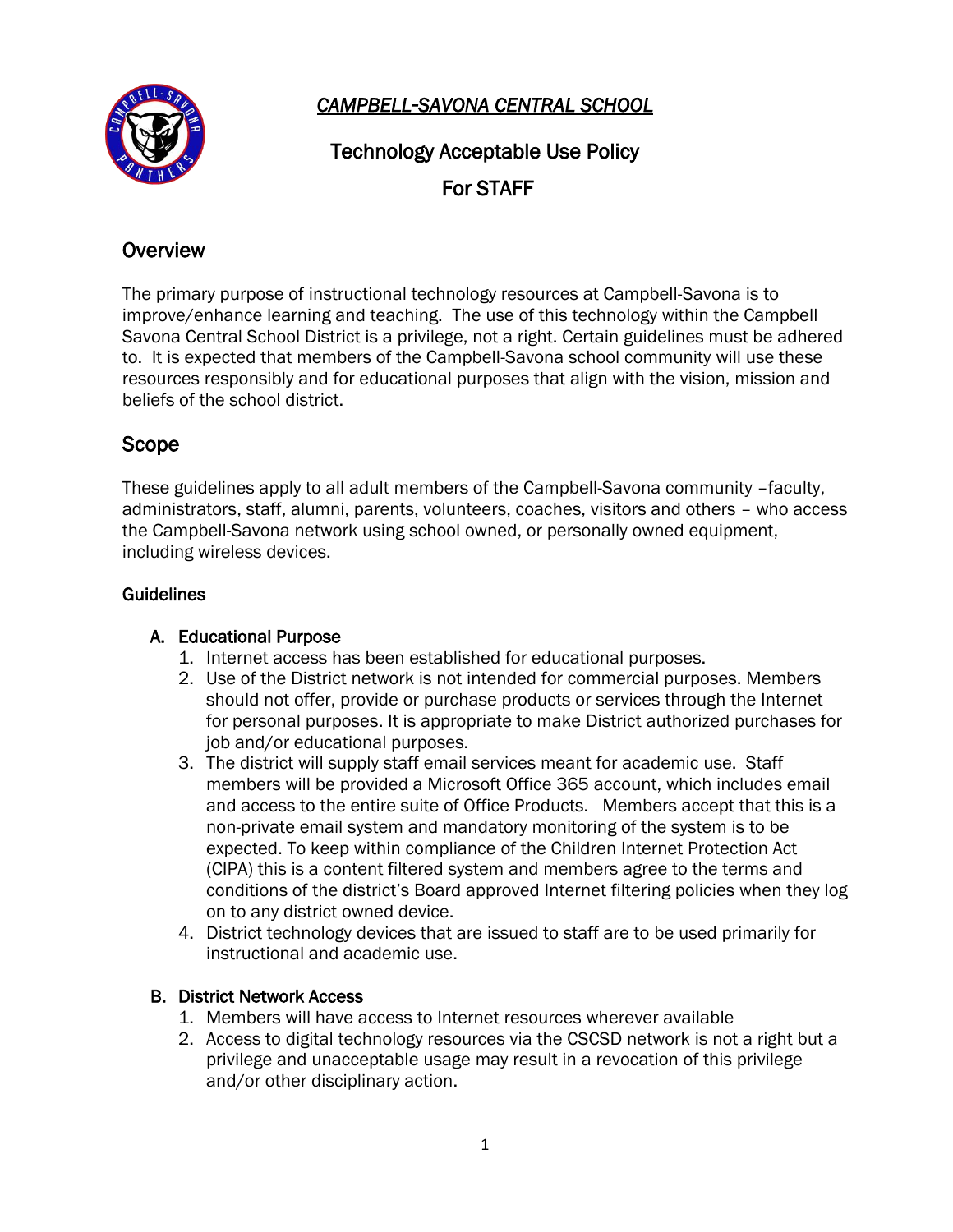- 3. Employees will have access to the district network services remotely, currently via a DAC installation. The following is understood:
	- a. When accessing the district network remotely, all acceptable use and content filtering policies apply.
	- b. The district is not responsible for content on personal or non-district issued devices.
	- c. The district is not responsible for maintaining any personal or non-district issued devices.
- 4. CSCSD reserves the right to limit or restrict user access to the network in its efforts to maximize network use for academic purposes or as a result of violation of the guidelines.

## C. Unacceptable Uses

## 1. E-mail and the Internet

- a. Members will not post personal contact information about themselves or other people. (Personal contact information includes information regarding home addresses, telephone number, etc.)
- b. Members will not agree to meet with someone they have met on-line.
- c. Members will promptly disclose to their supervisor any message they receive that is inappropriate.
- d. Email accounts for employees should be used primarily for school-related purposes.

## 2. Software

- a. Users will not download software from the Internet. If a software program is required then a Tech Request should be submitted to the helpdesk.
- b. Users will not make illegal copies of District software. When software is purchased it is licensed for a particular computer or group of computers. To use software in a manner that is not in compliance with the software license is an infringement of copyright laws.
- c. Users will not be allowed to load software from thumb drives, CD-ROMs, or external hard drives.

### 3. Inappropriate Activities

- a. Users will not attempt to gain unauthorized access to any other computer system through the Internet access, or go beyond authorized access. This includes attempting to log through another person's account or access another person's files. These actions are illegal.
- b. Users will not make deliberate attempts to disrupt the computer system or destroy data by spreading computer viruses or by any other means. These actions are illegal.
- c. Users will not use the district technology resources to engage in any illegal act, such as arranging for the sale or purchase of illegal drugs which includes alcohol and cigarettes, engaging in criminal gang activity, or threatening the safety of person(s), etc.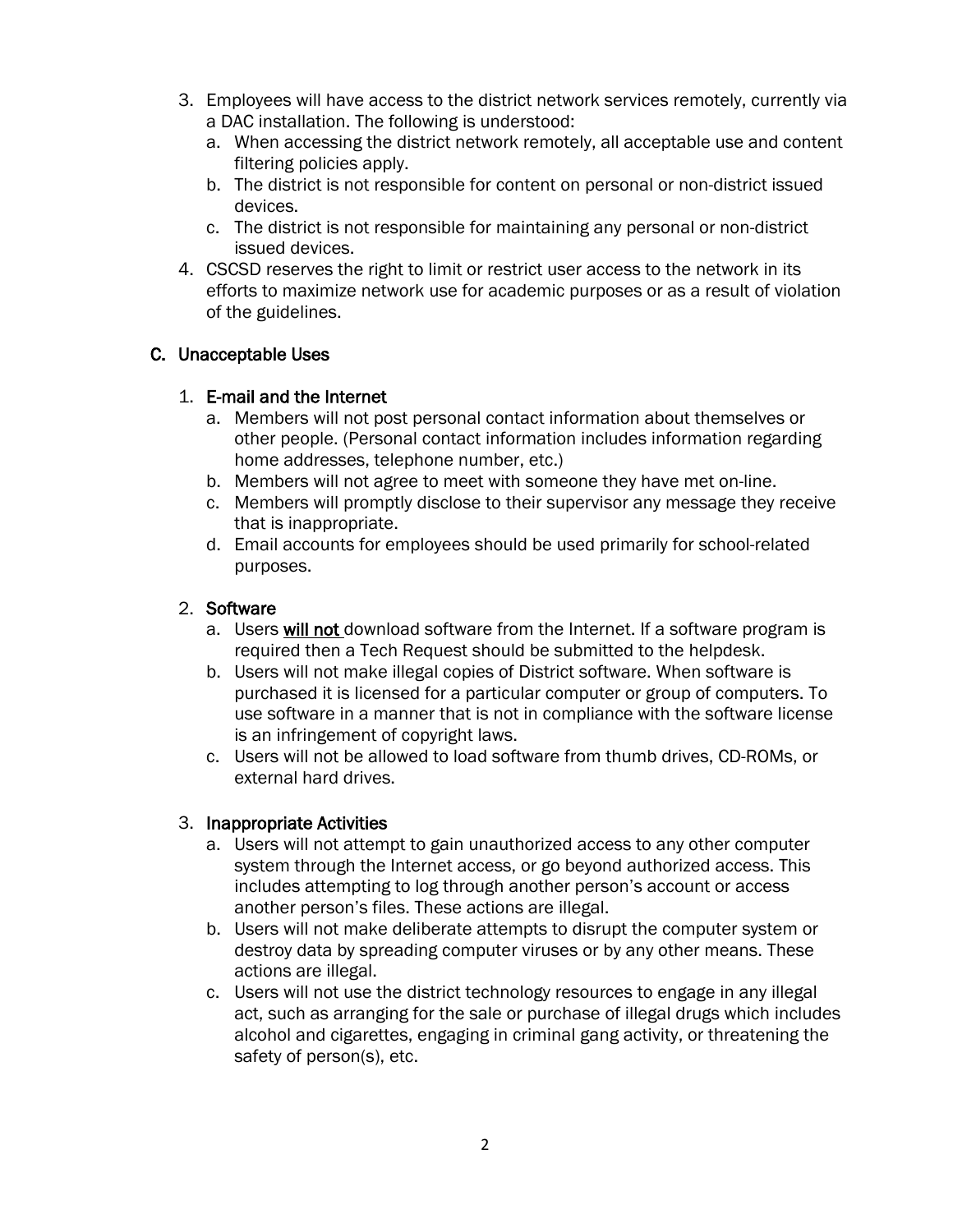# 4. System Security

- a. Users are responsible for their individual accounts and should take all reasonable precautions to prevent others from being able to use their accounts. Under no conditions should users provide their password to another person.
- b. Users will immediately notify an administrator or a member of the District Technology staff if they have identified a possible security problem.
- c. Any user identified as a security risk may be denied access.
- d. District will provide appropriate web filtering to comply with federal regulations.

## 5. Inappropriate Language

- a. Users will not use obscene, profane, lewd, vulgar, rude, inflammatory, threatening, or disrespectful language.
- b. Users will not post information that could cause damage or a danger of disruption to the computer network.
- c. Users will not engage in personal attacks, including those that are prejudicial or discriminatory.
- d. Users will not harass another person. Harassment is persistently acting in a manner that distresses or annoys another person.

## 6. Respecting Resource Limits

- a. Users will use the system for educational and career development activities.
- b. Users will not download program files

# 7. Plagiarism and Copyright Infringement

a. Users will respect the rights of copyright owners. Copyright infringement occurs when someone inappropriately reproduces a work that is protected by a copyright.

### 8. Access to Inappropriate Material

- a. Users will not use the Internet or any other computer technology to access material that is pornographic or obscene. Users will not access material that advocates illegal acts, violence or discrimination towards other people.
- b. If a user mistakenly accesses inappropriate information, that user should immediately tell a supervisor. This will be documented and will protect the user against a claim that the user has intentionally violated this Policy. However, if a user repeatedly accesses inappropriate information, a review will be done to determine if access was truly accidental.

# D. Users' rights

# 1. Free Speech

Technology communication is considered a limited forum, similar to a school newspaper, and the Campbell Savona Central School District may restrict users' speech for valid educational reasons.

### 2. Search and Seizure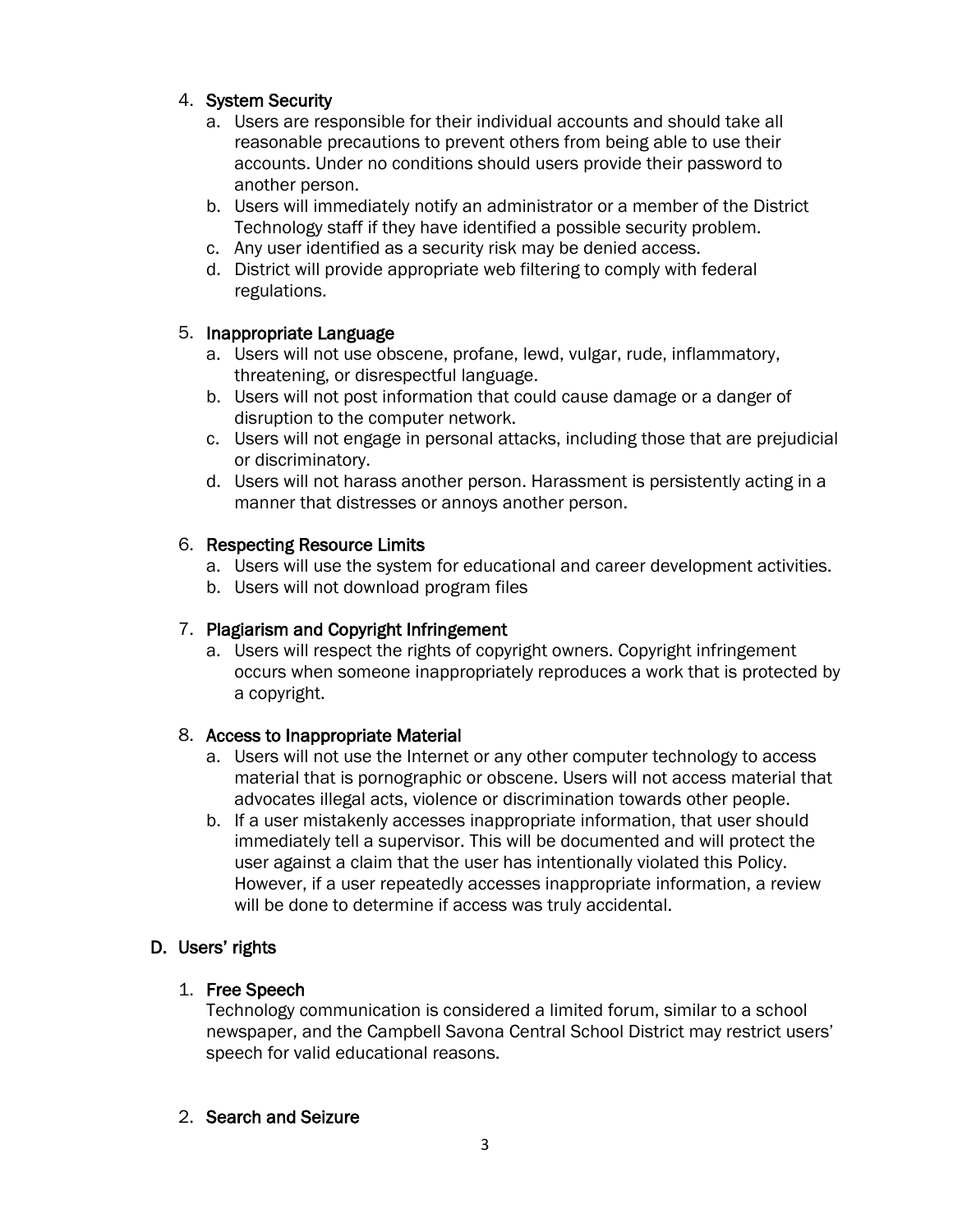- a. Users should expect only limited privacy in the contents of their personal files on the Campbell Savona School District system. Administrators and supervisors will have access to all files on the Campbell-Savona School District's network. This includes email correspondence through Office 365.
- b. Routine maintenance and monitoring of the Campbell Savona School District's network may lead to discovery that a user has violated this Plan. If so, appropriate action will be taken.
- c. An individual search will be conducted if there is reasonable suspicion that a user has violated this Plan or the law.
- d. Network administrators may review files and communications to maintain system integrity and insure that users are using the system responsibly. Users should not expect that files stored on District servers will always be private.

### 3. Due Process

- a. The Campbell Savona School District will cooperate fully with local, state, and federal officials in any investigation related to any illegal activity conducted through the Internet or the Campbell-Savona School District Network(s).
- b. Campbell-Savona School District administrators will make the final determination as to what constitutes unacceptable use for all users. Their decision is final.

#### 4. Limitation of Liability

The Campbell-Savona Central School District makes no guarantee that the functions or the services provided by or through the Campbell-Savona School District will be error-free or without defect. The Campbell Savona School District will not be responsible for any damage incurred, including but not limited to, loss of data or interruptions of service. The Campbell-Savona School District is not responsible for the accuracy or quality of the information obtained through or stored on the system. The Campbell Savona School District will not be responsible for any financial obligations arising through the unauthorized use of the system. The Campbell Savona School District is not liable for any damage or corruption of data on non-district devices when accessing the network remotely.

#### 5. Personal Responsibility

It is the user's responsibility to use computer technology, both inside and outside of school, in a proper, lawful fashion. Failure to use Campbell-Savona Central School District computer technology resources appropriately may result in any or all of the following depending on the infraction:

- verbal warning
- loss of Internet use
- limited use of computer technology resources
- loss of access to computer technology resources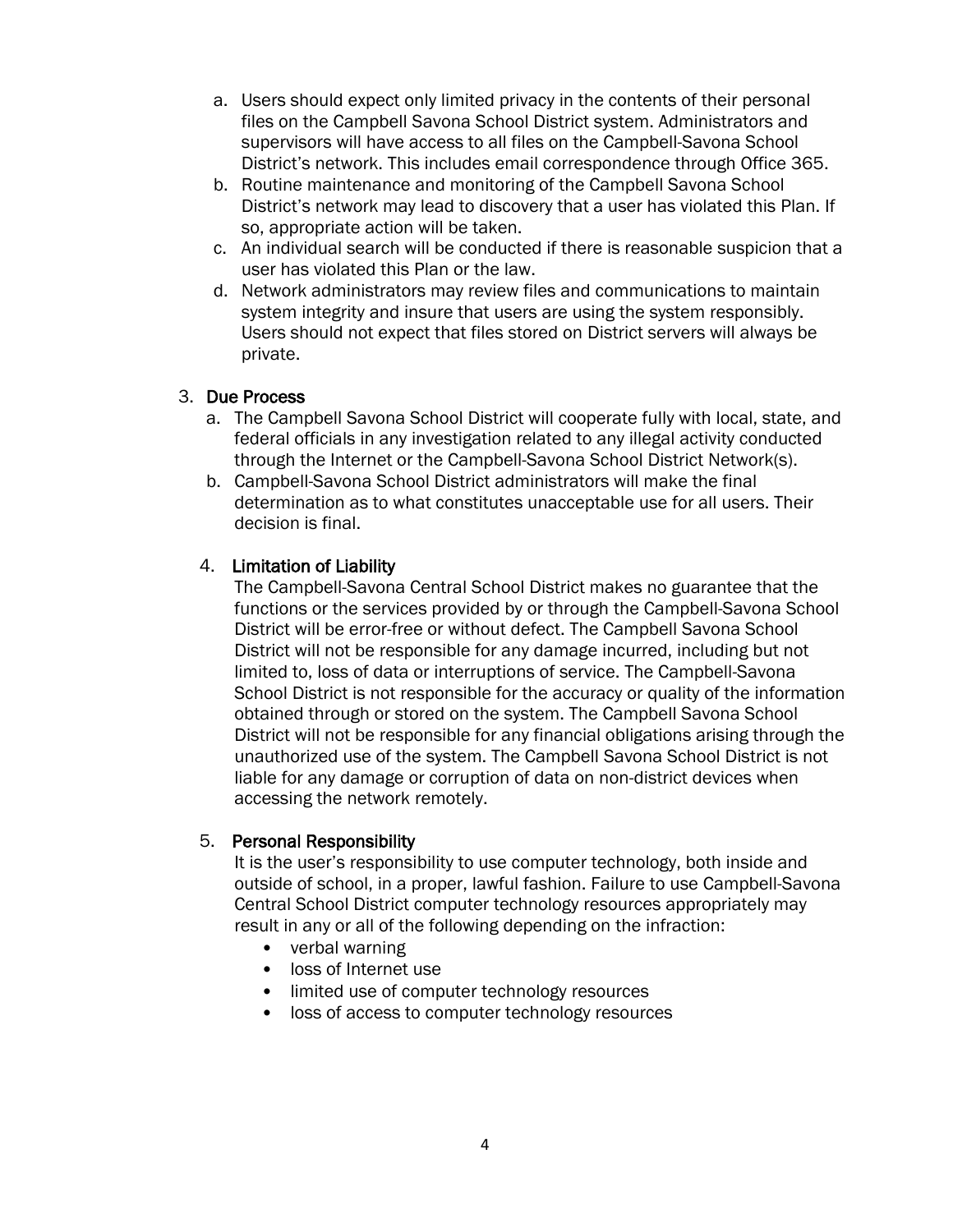# District Internet and Electronic Mail Staff Permission Form



We are pleased to offer the staff of the Campbell-Savona Central School District access to the District computer network for electronic mail and Internet. To gain access to e-mail and the Internet, all staff must electronically sign a digital copy of this form on a yearly basis. All signed copies will be housed in a database for archival purposes.

Access to e-mail and the Internet will enable staff to explore thousands of libraries, databases, and bulletin boards while exchanging messages with Internet users throughout the world. Users are hereby warned that some material accessible via the Internet may contain items that are illegal, defamatory, inaccurate or potentially offensive to some people. We believe that access to the Internet for users, in the form of informational resources and opportunities for collaboration, exceed any disadvantages. Our intent is to make Internet access available to further educational goals and objectives.

#### District Internet and Email Rules

Staff members are responsible for good ethical behavior on school computer networks. Communications on the network are often public in nature. General school rules for behavior and communication apply.

The network is provided for staff to conduct research and communicate with others. Access to network services is given to staff who agree to act in a considerate and responsible manner. Access is a privilege not a right. Access entails responsibility and there should be no expectation of privacy in the use of the District's technology.

Individual users of the District computer networks are responsible for their behavior and communications while using these networks. It is presumed that users will comply with District standards and will honor the agreements they have signed.

Network storage areas may be treated like other official school files. Network administrators may review files and communications to maintain system integrity and insure that users are using the system responsibly. Users should not expect that files stored on district servers will always be private.

Within reason, freedom of speech and access to information will be honored to District users.

As outlined in the Board policy and procedures on acceptable use for computer technology, the following are not permitted.

- Sending or displaying offensive messages or pictures
- Using obscene language
- Harassing, insulting or attacking others
- Damaging computers, computer systems or computer networks in any way
- Violating copyright laws
- Using another's password
- Trespassing in another's folders, work or files
- Intentionally wasting limited resources such as paper and print cartridges
- Employing the network for commercial purposes

Violations may result in a loss of access as well as other disciplinary or legal action.